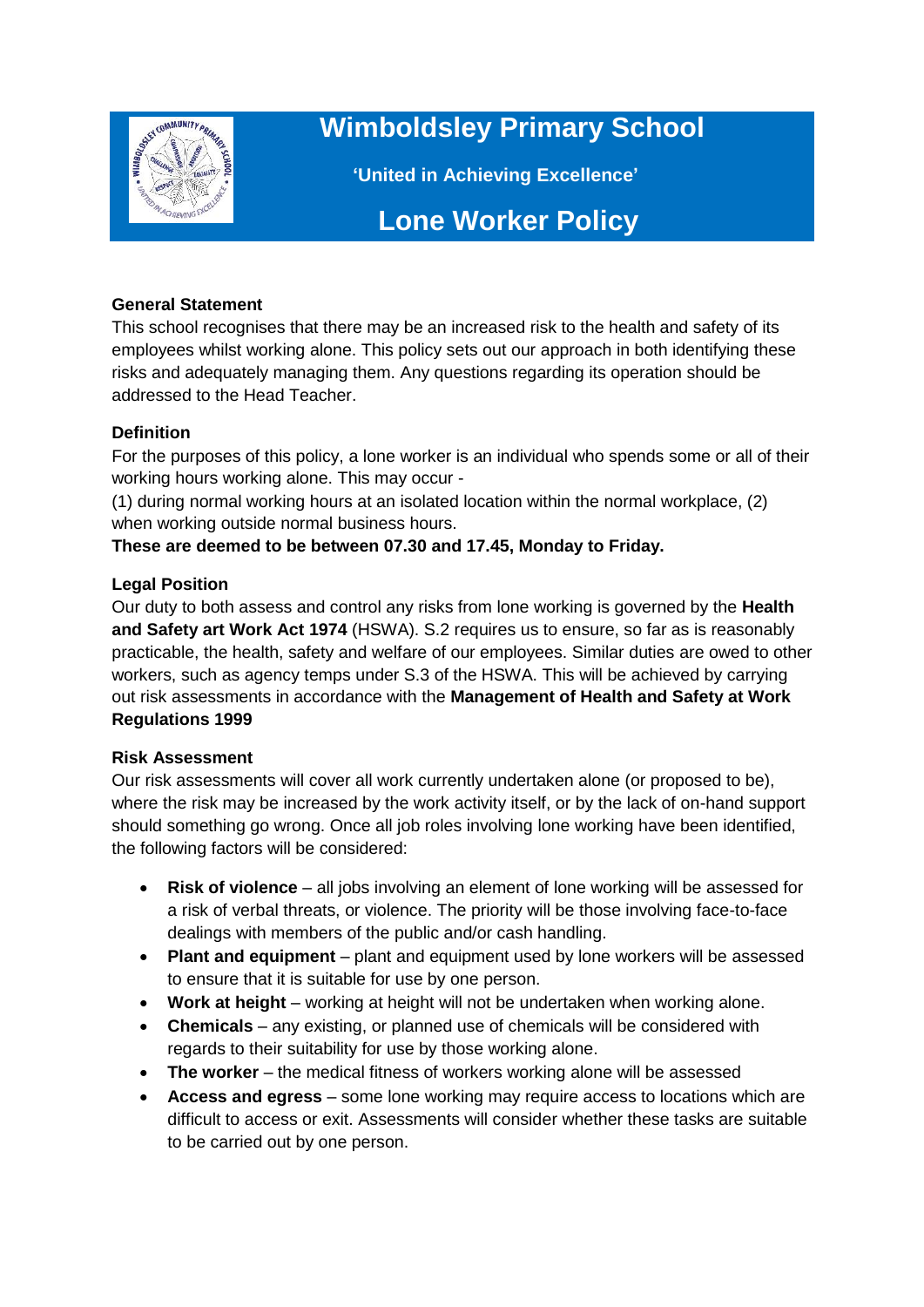## **Control Measures**

In order to manage the risks identified, we have introduced the following control measures:

#### **Risk of violence**

- Staff are required to lock themselves in the building when working alone.
- Staff must not arrange to meetings with parents or members of the public when lone working. All meetings must be arranged during school occupancy times or when there is more than one member of staff on site for the duration of the meeting.
- Staff are required not to handle cash when lone working
- Late meetings must finish promptly and not leave one member of staff alone on the site
- Staff must not approach, or let into the buildings, unauthorised persons when lone working.
- All staff are required to give 24 hours notice to the Head Teacher before lone working, either after hours or through holiday periods. The school will be locked during these periods.
- Staff attending alarm activations will only attend with police support or in pairs. An outside check of the premises must be carried out, to ascertain if entry has been gained, before entering the school. If there is sign of an entry police support MUST be gained before entering the school.

#### **Communication:**

Staff are advised to:

- Avoid lone working wherever possible by arranging to work in pairs or as a group.
- Carry a mobile phone at all times when lone working
- Let someone know you are coming into work, how long you expect to be and when you are leaving.
- Comply with fire evacuation procedures and attend fire assembly points, ensuring that you are cleared to leave the site in the event of an incident.

#### **First Aid**

For those working on our premises, first aid kits can be found in the staffroom

#### **Emergency procedures**

In the event that a lone worker falls ill, or into difficulties, they are to use their mobile phone/school phone to contact the Head Teacher or the emergency services.

#### **Access and egress**

Staff are required to consider the weather conditions before coming into and while at work.

#### **Unacceptable Working Alone**

The following activities are not to be carried out by lone workers under any circumstances:

- Working at height
- Manual Handling of heavy or bulky items